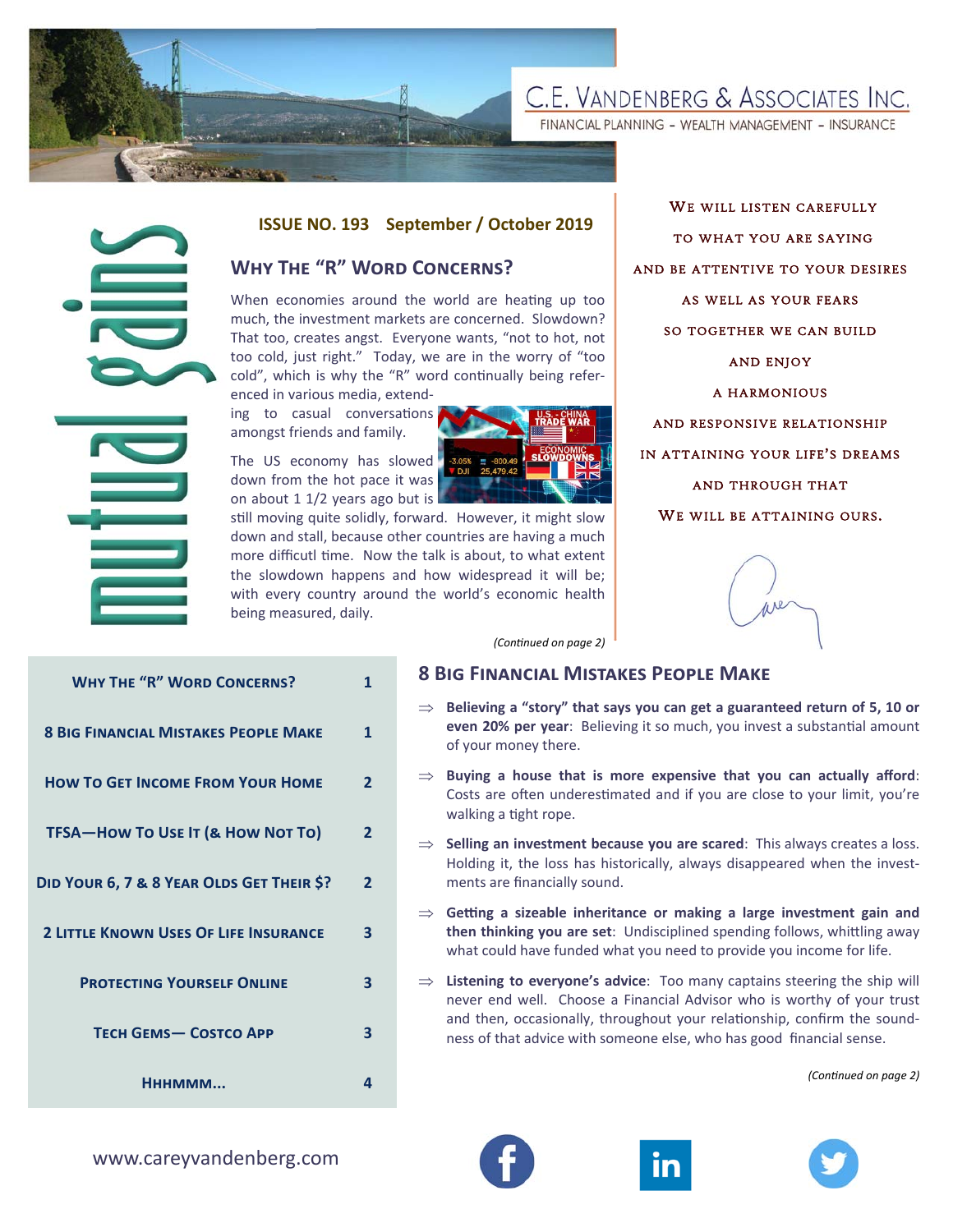Currently Germany, the UK, Italy, Mexico, Brazil, Argentina, Singapore, South Korea and Russia are in recession territory. What these economies all have in common is they sell a lot of goods to other countries. When you have trade wars, like the one Trump started with China, those are the countries most effected. Although the US and China aren't the only ones building trade fences. South Korea and Japan are too.

To offset the economic cooling effect this is all having, central banks lower interest rates to encourage their residents to borrow and spend more. That is what has been happening worldwide however, the biggest solution to the worldwide uncertainty being created mostly lies at Trump's feet. He may choose to kick that can off the curb because frankly, the US is one of the countries in the world affected by trade. 70% of its economy is driven by spending within its own borders. Only 13% is related to exports. Whatever happens, the US will probably be the least affected.

As I said at the outset, everyone wants "not too hot, not too cold..". Anything outside of that creates concerns. This is much like how often an airplane is off course to its destination, which is almost always. If Trump et al create more barriers than everyone expects and full out trade wars ensue, we could go off course more than expected. However, if your portfolio is invested with intensive research behind it, done by a group of very independent thinkers, using a very disciplined approach to buying pieces of businesses for less than they are really worth, you will be well insulated (and could very well, thrive) despite it all.

#### *(ConƟnued from page 1)*

- **Believing there is only one investment that will get you where you need to go:** Owning assets that have historically shown to produce wealth should be where you focus. Home ownership has been a great, tax free (in Canada) wealth creator. It has been achieved mostly, because you can borrow so heavily against it, thus magnifying the returns through "leverage". Many others have grown substantial wealth in owning various pieces of businesses. In fact, that is how the greatest wealth has been created (ie Warren Buffett).
- $\Rightarrow$  **Supporting adult children**: It's painful to see your kids struggle, whatever that struggle may be. I know, I have 2 sons. You could be giving them a piece of your financial lifejacket, leaving you with the inability to help them in the long term, should they (or you) really need it. Plants needs stress to grow to create the most beauty. So do people.
- $\Rightarrow$  **Holding most of your money in 1 investment**: This is often in shares of a company you work for. It also could be from speculating on an investment. Getting lucky with a gamble and then holding on to it as its price increases exponentially, assuming the increase will continue (not "knowing when to fold 'em".)

# HOW TO GET INCOME FROM YOUR HOME (WHILE LIVING IN IT)

You think of yourself as "house rich & cash poor". You want to stay in your home but you need income. What I'm not going to tell you is to rent out a room, the basement, your couch or host foreign students. Sure, those are viable options, but they can really change your lifestyle in a way you probably don't want. What I am going to suggest is the ability you probably have, of accessing the equity you have in your home.

\$100,000, \$200,000 (or \$500,000 maybe?) of your home's value could give you a monthly income. As well, you could simply access a lump sum of cash for whatever you want. One way to do this, which has been talked about as long as I can remember, is a "reverse mortgage". You have to be age 55 at least, the interest rate that accrues is higher than most other forms of financing and there isn't a lot of flexibility once it is set up.

The other option is a Line Of Credit (a mortgage) where you can borrow up to 80% of your home's value to give you income with no need to pay interest costs, as long as your credit limit isn't maximized. There aren't many financial institutions (I'm only aware of 1 in Canada) that offers this. An example being a \$500,000 Line Of Credit. This could provide approximately \$700 / month of income to you for 30 years (assuming a borrowing rate of 4%). If you wanted to increase that income at anytime, or pull out lump sums along the way, that would of course reduce the amount of time before you hit your ceiling.

As with all Financial Planning issues, I'd recommend a consult to see if this could make sense for you. If so, I would in turn liaise with the bank that provides this kind of financing and between the 3 of us, we'd ensure you get exactly what you need.

# **TFSA's—HOW TO USE IT (& HOW NOT TO)**

More people have TFSA's than RRSP's. However, most really don't know why. Here is how it often starts for millions of Canadians.

You are told by a person at the bank, "you should have a TFSA". A TFSA is opened, the person at the bank gets points for opening an account and your money moves from your chequing account to your new TFSA. The money sits earning only about 1% per year (maybe 1.5%..WoohoO!). You really don't know why you have the TFSA, other than, you were told you should (UGH! Charlie Brown style).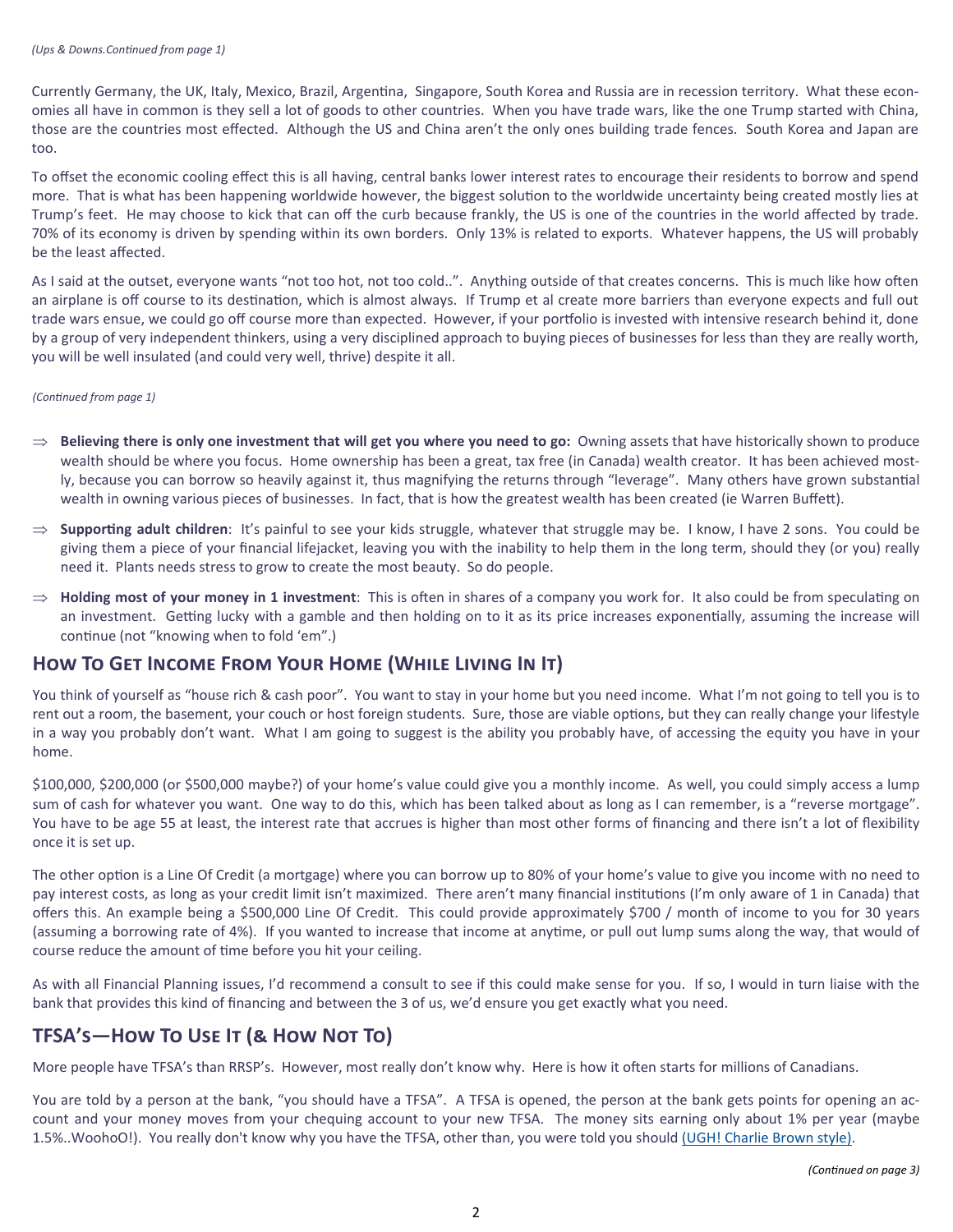How To Use Them— For their unlimited tax free compounding. If you are 50, a TFSA can be saving you tax and compounding your wealth for another 30, 40 or maybe 50 years. Put higher returning investments in them. Change your thinking to Tax Free INVESTMENT Account. Get tax free income from them.

How NOT to Use Them— As a storage place for cash that mimics your chequing account. Enough said. I'll probably do a more extensive BloG on this topic.

# DID YOUR 6, 7 & 8 YEAR OLDS GET THEIR \$1,200 YET?

For young families in BC, there is a gift that the BC government is offering. All you need to do is set up an RESP. Once you do that, the institution where you set it up will apply to the BC government to have \$1,200 per child, directly deposited to your family's RESP. I've mentioned this in early 2017 as well as in the Fall of 2018. I bring it up again (and again) because I continually come across people who haven't collected this money. Tell someone and through that, you'll be getting them, \$1,200, \$2,400, **BIRTH YEAR DEADLINE** \$3,600 or more.

2006 Do you have an RESP already and it isn't under our administration? You may need to ask your 2010 bank, Financial Advisor, etc. about it. It requires a separate form to sign off on. If they didn't 2011 proactively send this form to you (or they don't proactively do much for you, including keeping 2012 you informed), maybe it's time to deal with someone else for your Financial Advisory needs? 2013

### **August 14th, 2019** Day before 9th birthday in 2019 Day before 9th birthday in 2020 Day before 9th birthday in 2021 Day before 9th birthday in 2022

### **2 LITTLE KNOWN USES OF LIFE INSURANCE**

Other than simply insuring the life of the income earner(s) in the family, life insurance can be a fantastic tool for passing on wealth to the next generation and saving a whole lot of tax:

Life Insurance On Your Kid's Lives-Years back, I was not a fan of this idea. As I have personally accumulated wealth, as have many of my clients, I'm finding more and more people will not need all of their assets, to fund their retirement lifestyle. Buying life insurance on your children can have you accumulate money tax free, within a life insurance contract, and then, when they are 18 or older, you can transfer the asset to your kids, tax free. The beneficiary of the policy can be your future grand children, providing multi-generational, compounding and cascading, wealth transfer (should the money not be needed by your own kids).

Providing Retirement Income For You - You can grow investments tax free, within a life insurance policy. These assets can be borrowed against to provide you tax free retirement income. This can be done using a "policy loan". Another way to access the cash is by getting a series of loans against your policy through a bank. Both of these options have their pros and cons however, they can give you access to an asset you thought you couldn't get money from.

### **PROTECTING YOURSELF ONLINE**

Although I'm no expert in online security, I do spend a lot of time keeping up to date on the topic. Here are a few things I think are very basic in what you can do to prevent the most common situations and plug the holes in your dyke, so to speak:

Strong Passwords- Don't use the same password on different sites. Using a handful of passwords for all the sites you access isn't much better and can give you a false sense of security. Whatever you do, definitely don't leave a book or page listing all your passwords in your house. Bad idea. Use a password manager like LastPass and all you will have to remember is 1 strong password. I've written about it in a previous Mutual Gains which you can access here.

Public WiFi— Starbucks, Shaw, etc. all have WiFi that their customers can access. Don't enter passwords when you are connected on any public WiFi. When I am out of the office with my Microsoft Surface and have business to do or a password to send, I "tether" my device to my phone and use my phone as the WiFi. If I'm on my phone, I don't turn on the WiFi.

Keep Everything Up To Date-Your phone, laptop, desktop all should be updated automatically. This helps close the most recent know vulnerabilities on everything you use. Definitely don't use a non-updated browser just because you got used to how it is laid out (ie Internet Explorer). Update, update, update.

Beware of Phishing— This is when you get an email, phone call or text that looks like it is from a person or organization you know. Fact is, they aren't who they say they are. They ask you to click on a link or ask for info. from you and even threaten that bad things will happen if you don't comply. It's all to steal your identity, banking info. or money from you. Look at everything with suspicion and check with someone else for another set of eyes (and opinion).

Home Internet— There is a default username and password that comes with your store bought router or the one Shaw or Telus gives you. Change both of these credentials immediately. These default ones can make it easier for cyber criminals to access your devices at home.

# **TECH GEMS- COSTCO APP**

In an effort to carry less (which is helpful in the summer when I don't have a lot of pockets to put things in), I have recently put a case on my